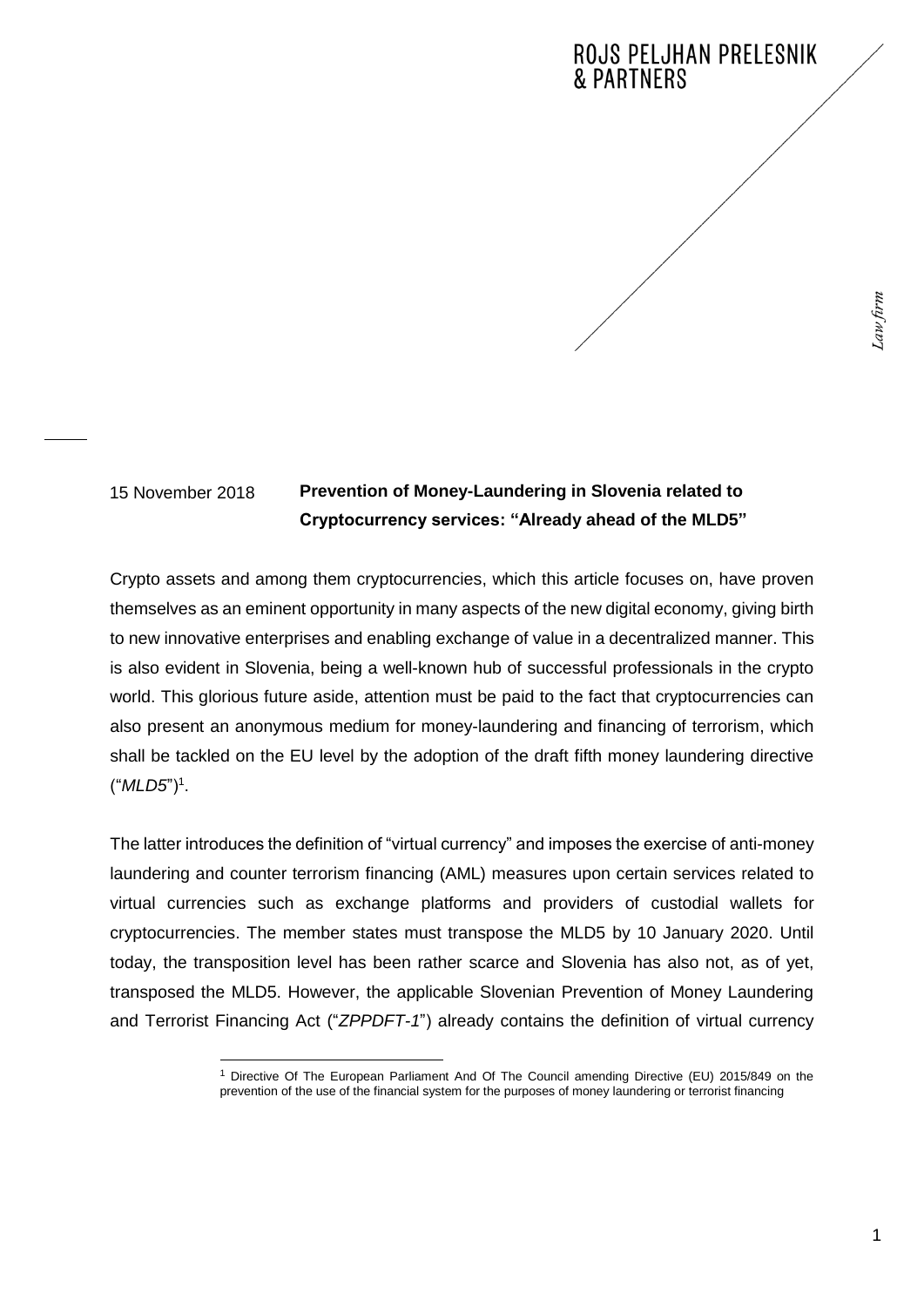closely resembling the one from MLD5, and further imposes certain AML measures regarding services involving virtual currencies, similar to those envisaged in MLD5. Therefore, it is important to establish who the law affects already in the currently applicable text.

ZPPDFT-1 requires from entities engaging in "*(i) issuance and (ii) management of virtual currencies, including (iii) exchange services between virtual currencies and fiat currencies*" to implement anti money-laundering and counter terrorism finance policies, together with detailed controls and processes for reporting suspicious transactions. Virtual currencies are defined as "*digital representation of value that is issued by a natural or legal person other than a central bank or a public authority, that is used as a means of exchange and can be transferred, stored and traded electronically, and is not necessarily attached to traditional (fiat) currencies and can represent a direct means of payment between the entities accepting it*".

The law's reference to issuance of virtual currencies (item (i) above) and to exchange of fiat currencies for virtual currencies and vice versa (item (iii) above) is rather clear-cut, leaving no doubt that such a provider must adhere to anti money-laundering and counter terrorism financing policies. On the other hand, it is less straightforward what is to be understood under "management" of virtual currencies (item (ii) above). Common services related to existing virtual currencies include, inter alia, exchange services between different virtual currencies and storage of cryptocurrencies in hosted wallets or other custodian services. There is currently no publicly available information on practice of the regulators, neither have any formal opinions or guidelines been published yet.

Regarding the *exchange services between different virtual currencies*, it is likely that they do not fall within the scope of services subject to AML measures, understood under the term "management". There are two points to this argument. *First,* the provision of ZPPFT-1 regarding exchange services is clearly limited to exchange between virtual *and fiat* currencies, despite the fact that it could easily contain a broader wording. *Second*, the critical moments in the process of money-laundering are the "disappearance of dirty money" and "reappearance of clean money", which, by employment of virtual currencies, happens when a fiat currency is transformed into a virtual currency and ultimately the other way around. Additionally, we have been informally informed by the Slovenian regulators that virtual currencies should not be considered "money" or "e-money", which is in line with what the MLD5 also expressly confirms in its introductory recitals.

Regarding the *digital wallet and/or custody services*, our experience with the Slovenian regulators implies that the term "management" should be understood broadly, also including